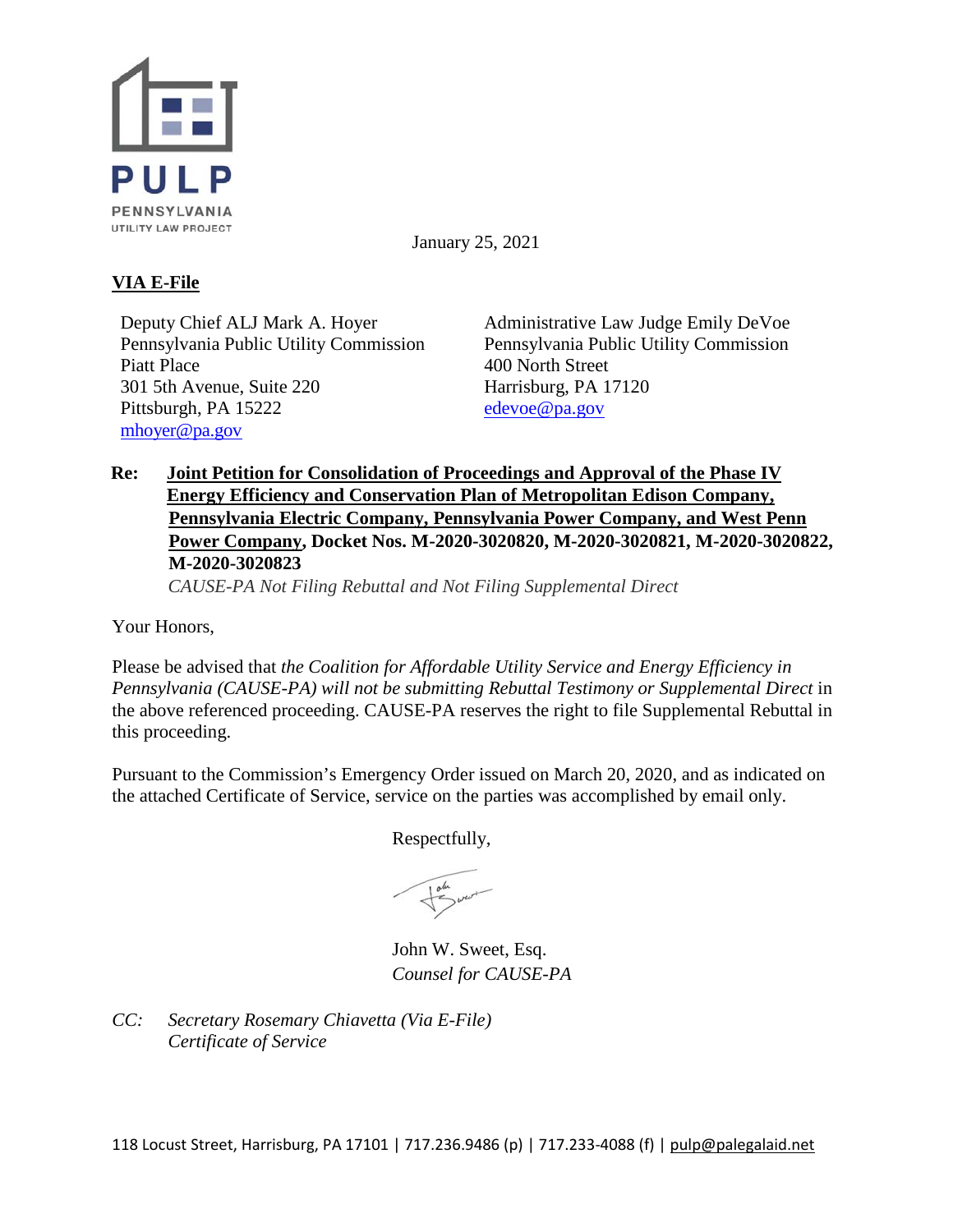### **BEFORE THE PENNSYLVANIA PUBLIC UTILITY COMMISSION**

| Joint Petition for Consolidation of            |   | Docket Nos. M-2020-3020820 |
|------------------------------------------------|---|----------------------------|
| Proceedings and Approval of the Phase IV       |   | M-2020-3020821             |
| <b>Energy Efficiency and Conservation Plan</b> | ٠ | M-2020-3020822             |
| of Metropolitan Edison Company,                | ٠ | M-2020-3020823             |
| Pennsylvania Electric Company,                 |   |                            |
| Pennsylvania Power Company, and West           |   |                            |
| Penn Power Company                             |   |                            |

### **Certificate of Service**

I hereby certify that I have this day served copies of the **CAUSE-PA No Rebuttal and No Supplemental Direct Letter,** upon the parties of record in the above captioned proceeding in accordance with the requirements of 52 Pa. Code § 1.54 and consistent with the Commission's Emergency Order issued on March 20, 2020.

#### **VIA Email Only**

John L. Munsch, Esq. FirstEnergy Service Company 800 Cabin Hill Drive Greensburg, PA 15601 [jmunsch@firstenergycorp.com](mailto:jmunsch@firstenergycorp.com)

Christy Appleby, Esq. Darryl A. Lawrence, Esq. Aron J. Beatty, Esq. Office of Consumer Advocate 555 Walnut Street 5th Floor, Forum Place Harrisburg, PA 17101-1923 [CAppleby@paoca.org](mailto:CAppleby@paoca.org) [DLawrence@paoca.org](mailto:DLawrence@paoca.org) [ABeatty@paoca.org](mailto:ABeatty@paoca.org)

David B. MacGregor, Esq. Post & Schell, P.C Four Penn Center 1600 John F. Kennedy Boulevard Philadelphia, PA 19103-2808 [dmacgregor@postschell.com](mailto:dmacgregor@postschell.com)

Devin T. Ryan, Esq. Post & Schell, P.C. 17 North Second Street, 12th Floor Harrisburg, PA 17101-1601 [dryan@postschell.com](mailto:dryan@postschell.com)